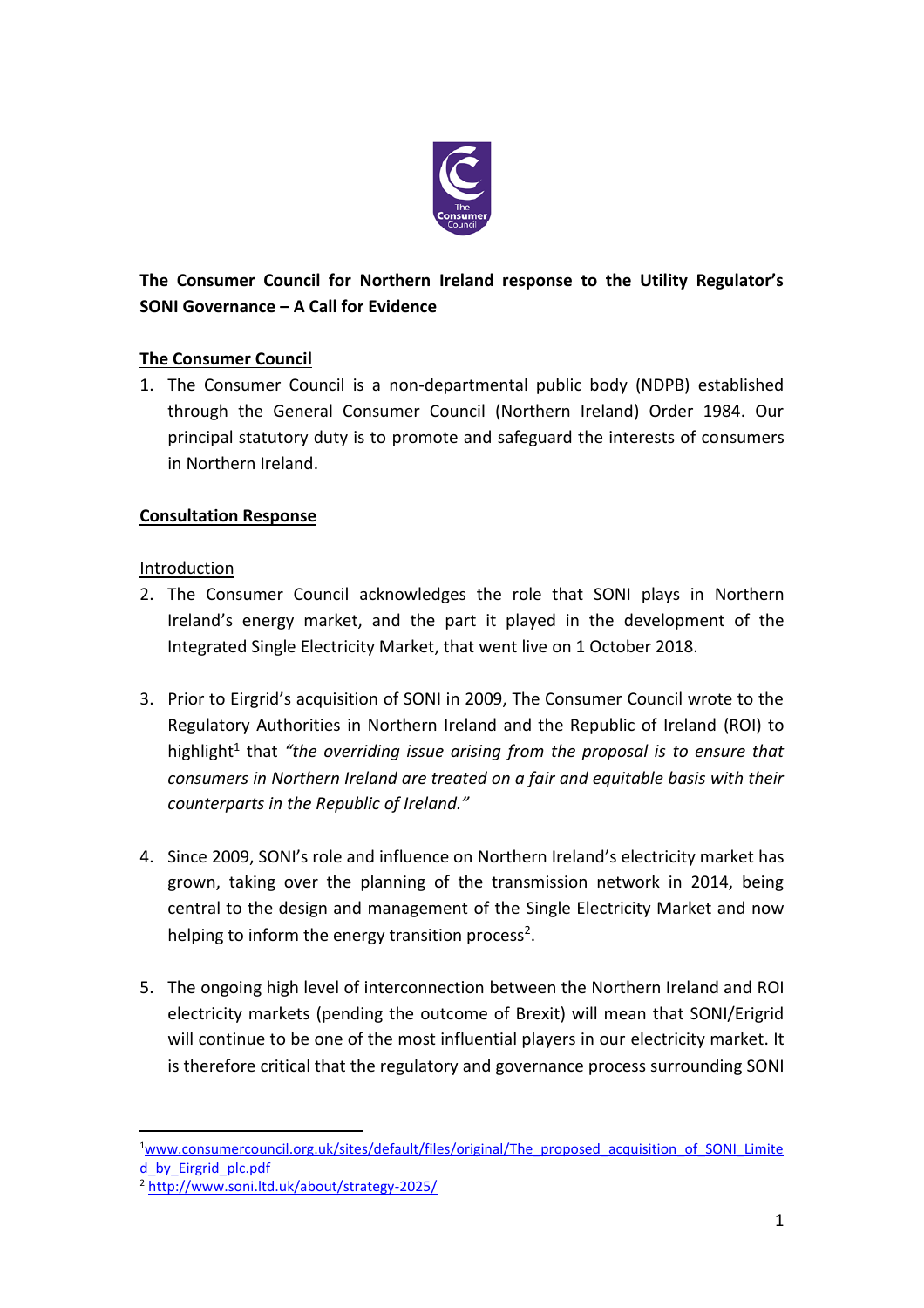ensures that the needs of consumers in Northern Ireland are correctly and fairly reflected.

- 6. The Consumer Council welcomes the Utility Regulator (UR) Call for Evidence and stresses its commitment to work with UR, SONI and other stakeholders to ensure SONI's governance arrangements and requirements are in Northern Ireland consumers' interests and that they allow for the implementation of a Northern Ireland specific energy policy.
- 7. The Consumer Council believes that it is incumbent on SONI to transparently demonstrate how its governance arrangements with Eirgrid work in the best interests of consumers in Northern Ireland.
- 8. In the absence of any such evidence, The Consumer Council believes that UR should conclude that SONI's arrangements do not guarantee its independence. Therefore we would support UR implementing Options 4, Managerial independence of SONI from Eirgrid Plc plus strengthened SONI Board, or 5, Majority of Independent Non-executive Directors as set out in Chapter 7 of the UR paper.

### Consumer Principles

- 9. The Consumer Council like many consumer and regulatory organisations (such as; The Consumer Council for Water, The Institute for Chartered Accountants in England and Wales, CAA, Citizens Advice Scotland, Scottish Legal Complaints, Legal Services Consumer Panel, Consumer Finance, Healthwatch), uses a set of eight principles to help assess where the consumer interest lies, and then to develop and communicate our policies.
- 10. The principles are:
	- Access can people get the goods and services they need or want?
	- Choice is there any?
	- Safety are the goods or services dangerous to health or welfare?
	- $\bullet$  Information is it available, accurate and useful?
	- Fairness are some or all consumers unfairly discriminated against?
	- Representation do consumers have a say in how goods or services are provided?
	- Redress if things go wrong, is there a system for putting them right?
	- Education are consumers aware of their rights and responsibilities?
- 11. The eight principles were then adopted by the United Nations in the 1970s in its Guidelines for Consumer Protection as "eight consumer rights". In April 2013,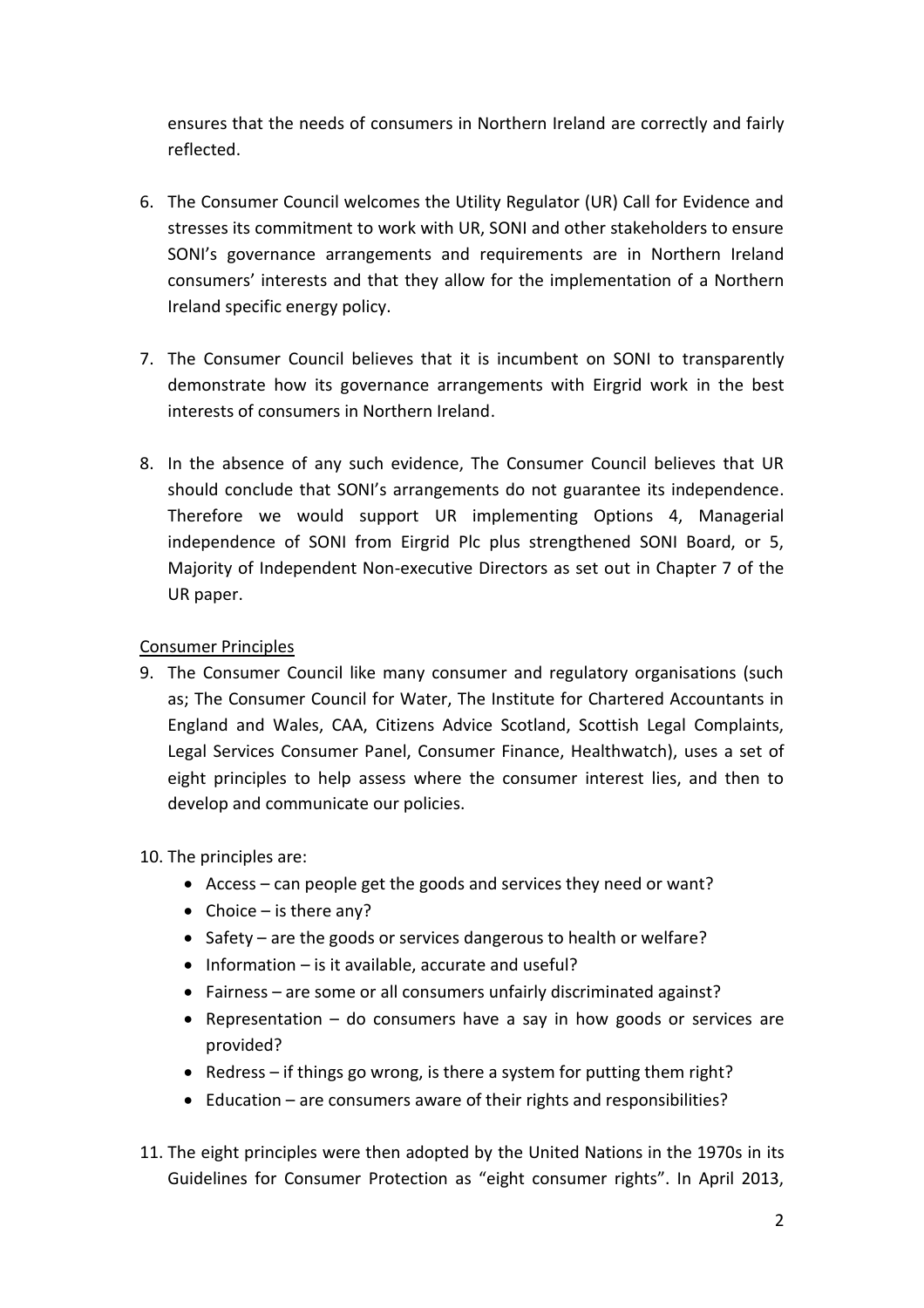The United Nations Conference on Trade and Development (UNCTAD) stated that, "the Guidelines remain a valid and relevant document for consumer protection policy and have inspired a significant number of national consumer protection laws".

12. All aspects of our work are assessed against the above principles to consider the impact on consumers. The Consumer Council believes that the Consumer Principles framework can be an effective tool to help inform UR's analysis and decision making throughout this project to ensure SONI's governance arrangements are fit for the purpose of safeguarding the interests of Northern Ireland consumers.

### Current Consumer Landscape in Northern Ireland

- 13. The importance that SONI's governance mechanisms ensure that consumers in Northern Ireland are treated on a fair and equitable basis is supported by research<sup>3</sup> undertaken by The Consumer Council's in 2019. This shows that:
	- Half of Northern Ireland adults have £300 or less to spend after essential outgoings each month;
	- 13% of consumers say that their biggest household bill concern is paying for home energy;
	- More than half of consumers (56%) struggle all of the time or some of the time to pay household bills, including energy;
	- Nearly one in five consumers (19%) could not power their home in the last 12 months because they could not afford to top up;
	- A third (32%) of consumers struggle at times to pay for their electricity; and
	- A third (33%) of natural gas consumers using a prepayment meter struggle at times to pay for their gas and around 20% of them could not heat their homes in the last 12 months because they could not afford to top up<sup>4</sup>.
- 14. In addition, ASDA's research on discretionary incomes, which is a good barometer of consumer resilience shows that the average weekly discretionary income in Northern Ireland (£113) is £100 less than the average for Great Britain (£213).
- 15. This evidence shows that incomes in Northern Ireland are stretched, especially for the most vulnerable, and that energy costs remain the biggest concern for consumers. It is important that the energy industry in Northern Ireland places a central focus on building consumer trust. The electricity market in Northern

 $\overline{a}$ 

<sup>&</sup>lt;sup>3</sup> Source: The Consumer Council Consumer Insight Survey, February 2019.

<sup>4</sup> Source: The Consumer Council Research on the Consumer Experiences of Electricity & Gas Prepayment Meters, July 2019.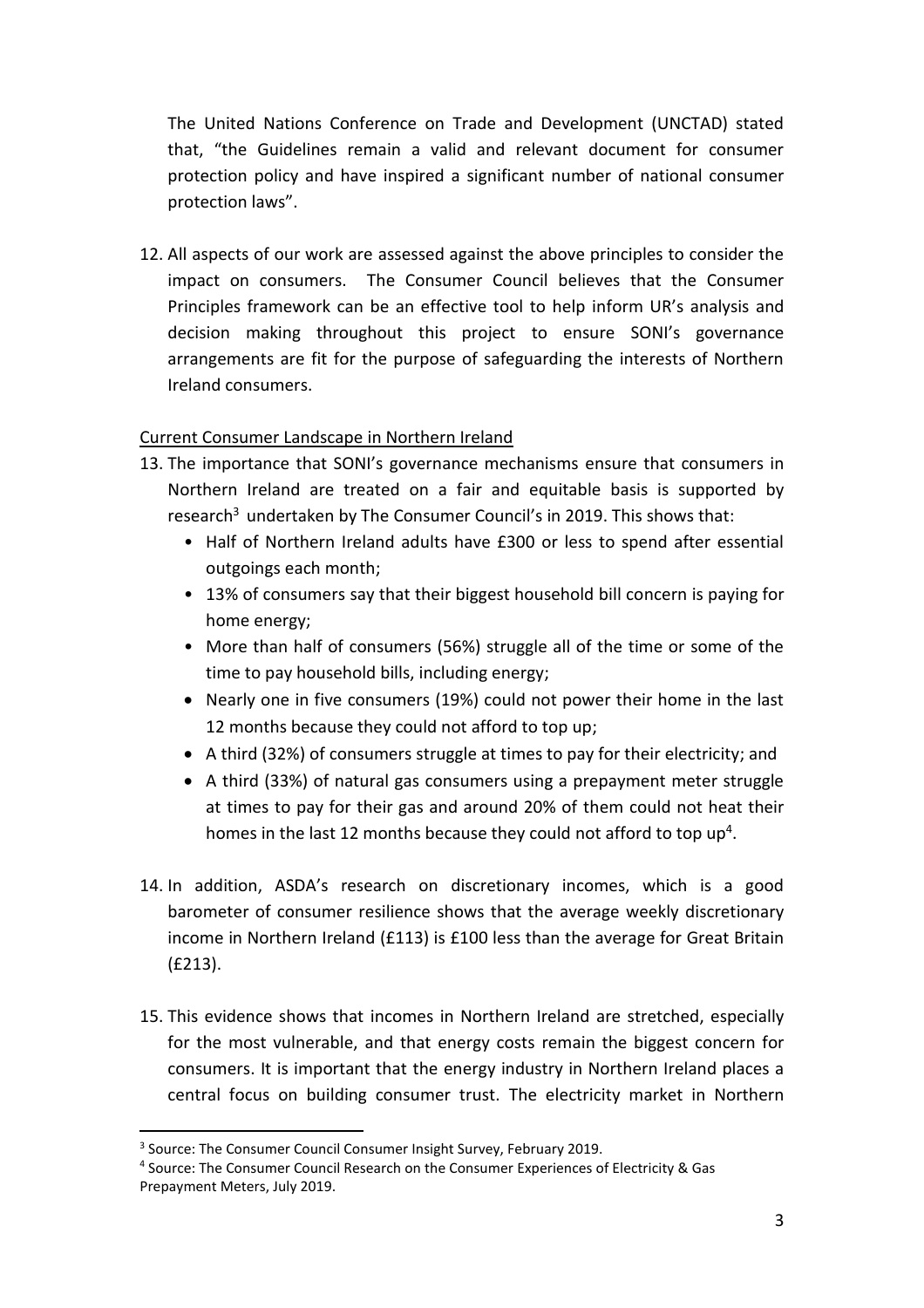Ireland is complex and consumers need to receive information and reassurances that the market is working in their interest.

#### Call for Evidence questions

#### **Q1: Stakeholder views on decision making in SONI:**

- The extent to which the SONI board should have the ability to set strategy and policies for SONI;
- Whether the SONI board should hold the SONI senior management team to account;
- Whether the appointment of independent non-executives would be beneficial, including in respect of holding the senior management team to account and in setting SONI strategy and policies;
- The matters that stakeholders consider should be within the scope of the SONI Board's decision making responsibility and why;
- The matters that it would be appropriate to be reserved for the Eirgrid plc Board, and why; and
- The extent to which reinforcing the independence of the SONI Board and ensuring transparency around the scope of delegated and reserved matters would allay any perception that the SONI TSO is less than independent from Eirgrid TSO.
- 16. The Consumer Council agrees with UR's assessment in point 8.4 of the Call for Evidence paper. A critical point to consider is that while Conditions 3 and 4 of Eirgrid's licence require the company to have regard to the interests of consumers of electricity in Northern Ireland as well as Ireland, UR has no monitoring or enforcement powers over Eirgrid in respect of these obligations. Therefore it is important that UR considers what safeguards ought to be introduced to SONI's governance to ensure the interests of Northern Ireland consumers are protected effectively when operating and designing the electricity transmission system in the island of Ireland.
- 17. The Consumer Council notes that as per Companies House records, the current SONI Board comprises of:

| <b>Name</b>     | <b>Role</b>             |
|-----------------|-------------------------|
| Jo Aston        | Managing Director, SONI |
| Robin McCormick | Director, Eirgrid       |
| Aidan Skelly    | Director, Eirgrid       |

18. The Financial Reporting Council (FRC) has highlighted the importance of the Board's role in establishing the 'tone from the top' of the company in terms of its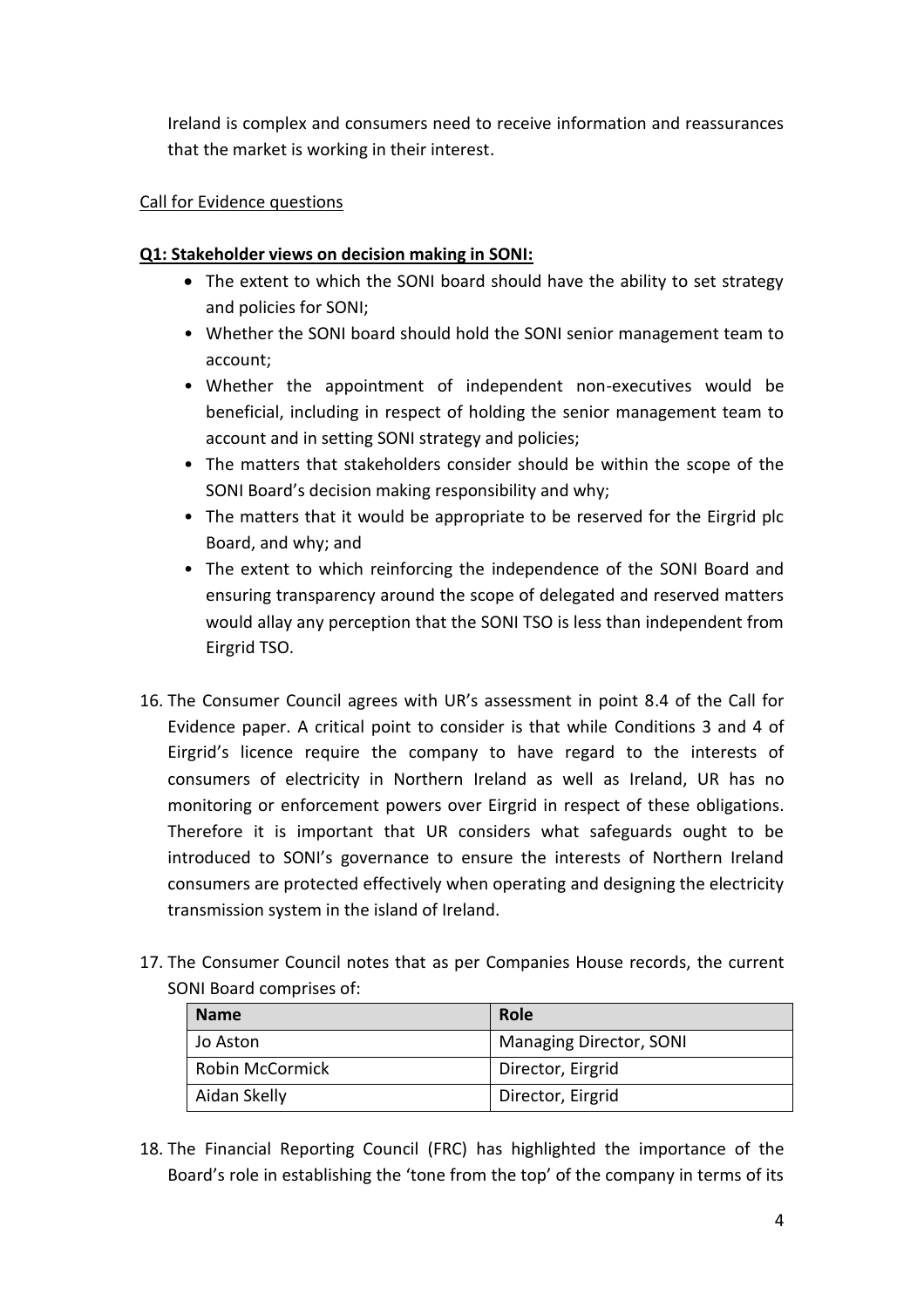culture and values. In addition the FRC emphasised that dialogue which is both constructive and challenging is essential to the effective functioning of any board. One of the ways in which this can be promoted is by having greater diversity on the Board; hence Board composition is critical for good governance and great performance.

- 19. With the current structure of the SONI Board, we struggle to see how an independent voice that protects Northern Ireland consumers can be fairly achieved. The Consumer Council would therefore suggest a change in the SONI Board's composition is needed with the appointment of independent nonexecutives who can provide expertise and adopt a challenge function in respect of the following:
	- Helping SONI set Northern Ireland specific strategies and policies without undue influence from Eirgrid;
	- Highlighting the specific needs of Northern Ireland consumers; and
	- Exerting control over SONI's senior management team.
- 20. The Consumer Council believes that the Board of SONI needs to prove how it:
	- Demonstrates its objective judgement and operational independence to Eirgrid;
	- Effectively promotes the long-term sustainable success of the electricity network in Northern Ireland;
	- Generates value for Northern Ireland consumers (domestic and business) and contributes to wider society; and
	- Develops a culture of openness and debate.

### **Question 2. UK Corporate Governance Code**

- Whether it is appropriate to apply the principles in the Code to SONI, in whole or in part;
- The extent to which SONI could already be said to meet the principles contained in the Code; and
- Whether the principles, to the extent respondents consider they should apply, should be codified in the licence or could be implemented on a voluntary basis by SONI.
- 21. The Consumer Council recognises that the UK Corporate Governance Code (UKCGC) is not law, therefore compliance is not compulsory. However, UKCGC sets out good governance principles and standards of good practice for companies on board composition and development, remuneration, shareholder relations, accountability and audit.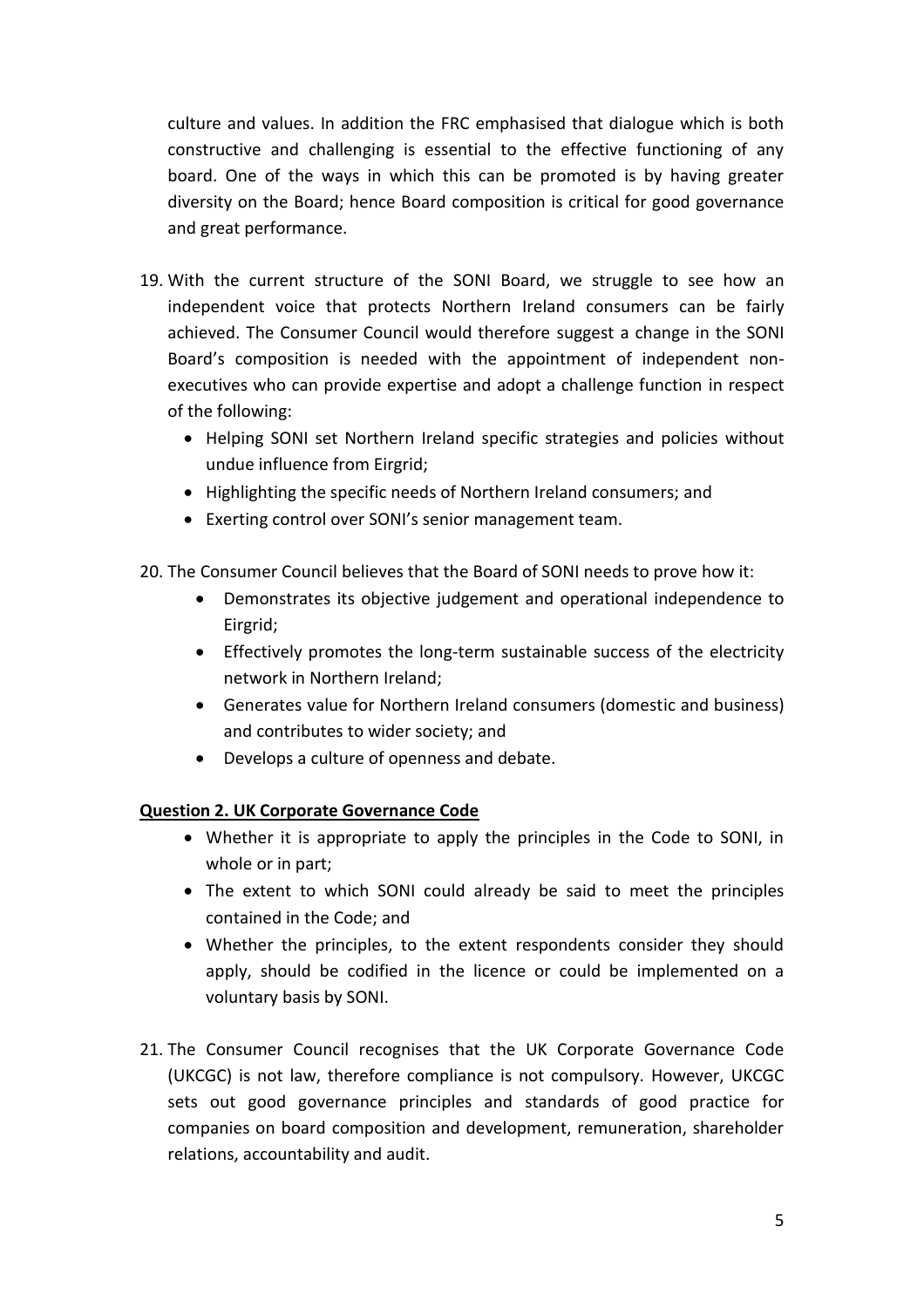- 22. The FRC, which publishes the code, asks companies to '*comply or explain*', therefore they should either follow the Code or explain why they do not. Therefore, it should be for SONI to explain why it is in Northern Ireland consumers' best interests, if they are choosing not to follow UKCGC.
- 23. UK Corporate Governance Code principles for the division of board responsibilities sets out that, "*The board should include an appropriate combination of executive and non-executive (and, in particular, independent nonexecutive) directors, such that no one individual or small group of individuals dominates the board's decision-making. There should be a clear division of responsibilities between the leadership of the board and the executive leadership of the company's business*." Under the current governance arrangements, we do not see how SONI is complying in structure, or in spirit, with this element of the UKCGC.
- 24. The Consumer Council fully supports the proposal that SONI fully adopts the UKCGC. In particular the following points need to be addressed:
	- The chair should be independent on appointment. The roles of chair and chief executive should not be exercised by the same individual. A chief executive should not become chair of the same company;
	- At least half the board, excluding the chair, should be non-executive directors whom the board considers to be independent;
	- The responsibilities of the chair, chief executive, senior independent director, board and committees should be clear, set out in writing, agreed by the board and made publicly available;
	- There should be a formal and rigorous annual evaluation of the performance of the board, its committees, the chair and individual directors;
	- There should be a means for the workforce to raise concerns in confidence and – if they wish – anonymously; and
	- The board should assess and monitor culture. Where it is not satisfied that policy, practices or behaviour throughout the business are aligned with the company's purpose, values and strategy, it should seek assurance that management has taken corrective action.

### **Question 3. Transparency and accountability**

- Whether stakeholders believe transparency in SONI's governance procedures be improved, and if so how; and
- Whether there are specific areas where information flow could be improved.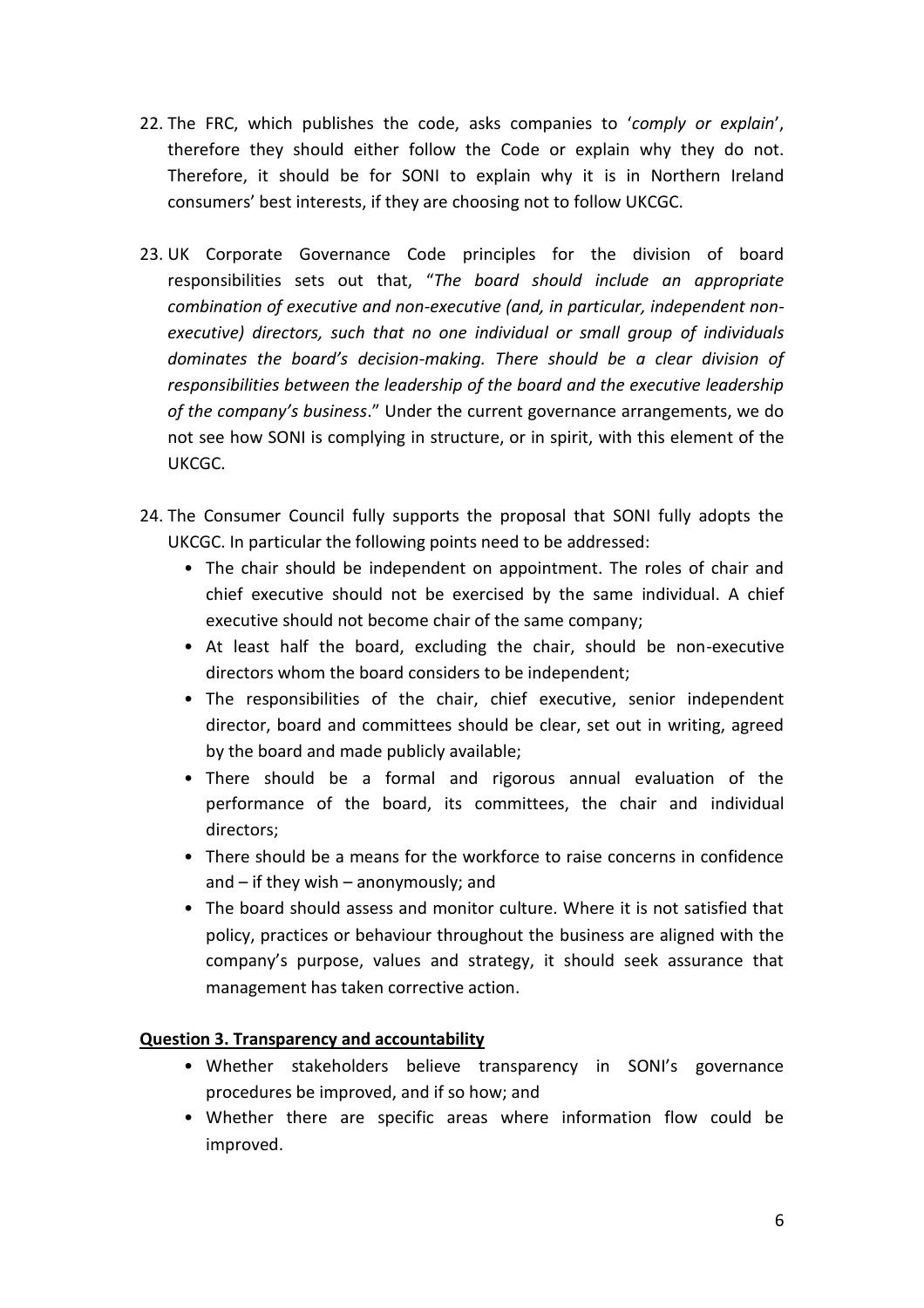- 25. The Consumer Council believes that one of the objectives and outcomes of the review is to increase the level of trust that consumers, businesses and the energy industry in Northern Ireland has in SONI. In addition to adoption of the UKCGC, we suggest the following:
	- Requiring SONI to publish the minutes of its Board meetings; and
	- Maintaining a public register where SONI staff and board members declare any interests, or income, from Eirgrid, outside their SONI role.
- 26. As a regulated company, SONI is ultimately accountable to the citizens of Northern Ireland. This accountability must be underpinned by transparency in respect of its activities, its staff and board activities. Therefore, information must be published publicly and in a timely manner, so that assurances and confidence can be gained that SONI is operating in the public interest of Northern Ireland.

### **Question 4. Flexibility for Future Arrangements**

- What enablers stakeholders consider will be important for SONI's role in the energy transition, and what barriers to these enablers might exist;
- What resources, including SONI personnel and systems will be necessary for the energy transition; and
- Whether local knowledge needs to be retained in SONI or whether this can be contracted in, and the extent to which such knowledge is important now and will be in future.
- 27. The Consumer Council recognises the role SONI can play to help inform Northern Ireland transition to a low carbon economy. However, this advice role must look to support the needs of Northern Ireland's consumers (domestic and business), and therefore needs to be independent from Eirgrid. The energy transition in Northern Ireland must reflect the specific features, needs and interests of our energy market, the Northern Ireland economy and consumers.
- 28. As the UKCGC sets out, a key aim of good governance is "contributing to wider society". There is therefore no reason why good and independent governance processes would affect SONI's ability to support Northern Ireland's energy transition.

#### **Call for Evidence Options**

29. Only Options 3, 4 and 5 of UR's paper would satisfy the requirements of our consumers, businesses and industry. We are mindful that any such changes could have cost implications. We are content that UR would efficiently examine these costs, and only deem what is appropriate.